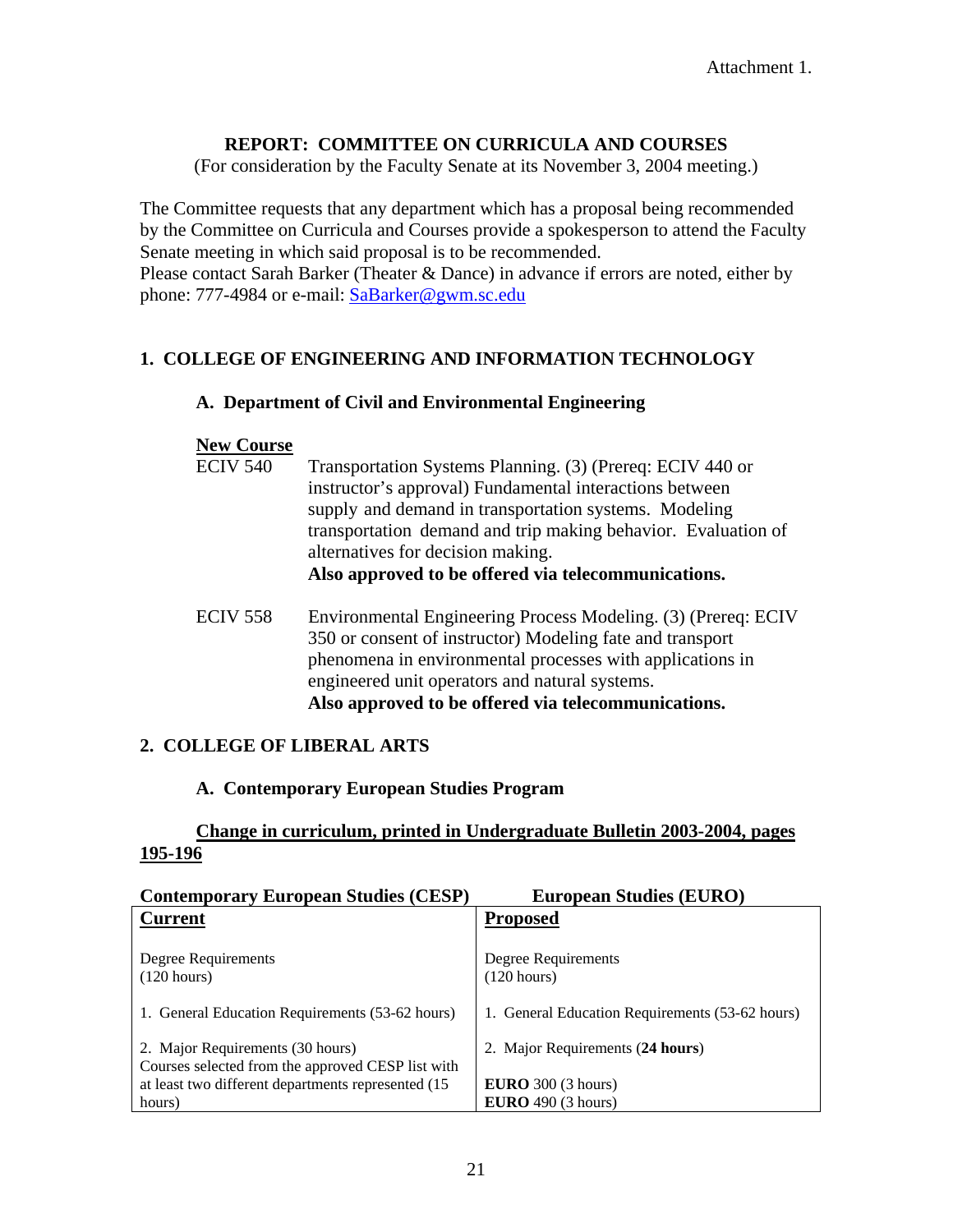| CESP 300 (3 hours)<br>CESP 490 (3 hours)<br>CESP 495 (6 hours)<br>CESP 499 (3 hours)<br>3. Cognate or Minor (12-18 hours)<br>4. Foreign Language 6-12* hours)<br>5. Electives                                                                                                                                                                                                               | Courses selected from the approved EURO list with<br>at least two different departments represented (18<br>hours)<br>Students are expected to participate in a<br>semester or summer study abroad program in<br>Europe. Credits may be transferred to apply<br>toward the major.<br>Thesis Option: Students may opt to take EURO                                                                                                                                                                                                                                                                                                                                                       |
|---------------------------------------------------------------------------------------------------------------------------------------------------------------------------------------------------------------------------------------------------------------------------------------------------------------------------------------------------------------------------------------------|----------------------------------------------------------------------------------------------------------------------------------------------------------------------------------------------------------------------------------------------------------------------------------------------------------------------------------------------------------------------------------------------------------------------------------------------------------------------------------------------------------------------------------------------------------------------------------------------------------------------------------------------------------------------------------------|
| *CESP students must demonstrate proficiency in<br>one modern European foreign language approved by<br>the advisor at the advanced level by completing 6<br>hours in courses usually numbered 300 and above.<br>Courses in that foreign language at the intermediate<br>level (200 level), if needed as prerequisites, may be<br>applied to the general education humanities<br>requirement. | 499 Senior Thesis during their senior year. (3)<br>hours)<br>Non-thesis Option: Students may opt to take an<br>advanced course (400-level or higher) from the<br>approved EURO list. (3 hours)<br>3. Cognate or Minor (12-18 hours)<br>4. Foreign Language 6-12* hours)<br>5. Electives<br>*EURO students must demonstrate proficiency in<br>one modern European foreign language approved by<br>the advisor at the advanced level by completing 6<br>hours in courses usually numbered 300 and above.<br>Courses in that foreign language at the intermediate<br>level (200 level), if needed as prerequisites, may be<br>applied to the general education humanities<br>requirement. |

# **Change in title, designator and prerequisite**

|     | From: CESP 300 | Introductory Seminar on Contemporary Europe. (3) (Prereq: |
|-----|----------------|-----------------------------------------------------------|
|     |                | CESP majors only).                                        |
| To: | EURO 300       | Introduction to European Studies. (3)                     |

# **Change in designator and prerequisite**

|     | From: CESP 490  | Senior Seminar. (3) (Prereq: applicable to CESP major only)    |
|-----|-----------------|----------------------------------------------------------------|
| To: | <b>EURO 490</b> | Senior Seminar. (3) (Prereq: applicable to EURO major only)    |
|     |                 |                                                                |
|     |                 | Change in designator, prerequisite and description             |
|     | From: CESP 499  | Senior Thesis. (3) (Prereq: applicable to CESP majors in       |
|     |                 | their senior year) Approval of topic by CESP advisor(s).       |
| To: | <b>EURO</b> 499 | Senior Thesis. (3) (Prereq: applicable to EURO majors in their |
|     |                 | senior year) Approval of topic by EURO advisor(s).             |
|     |                 |                                                                |
|     | Deletion        |                                                                |

| CESP 495 |  |  |  | Study Abroad. (6) (Prereq: applicable to CESP majors only) |
|----------|--|--|--|------------------------------------------------------------|
|----------|--|--|--|------------------------------------------------------------|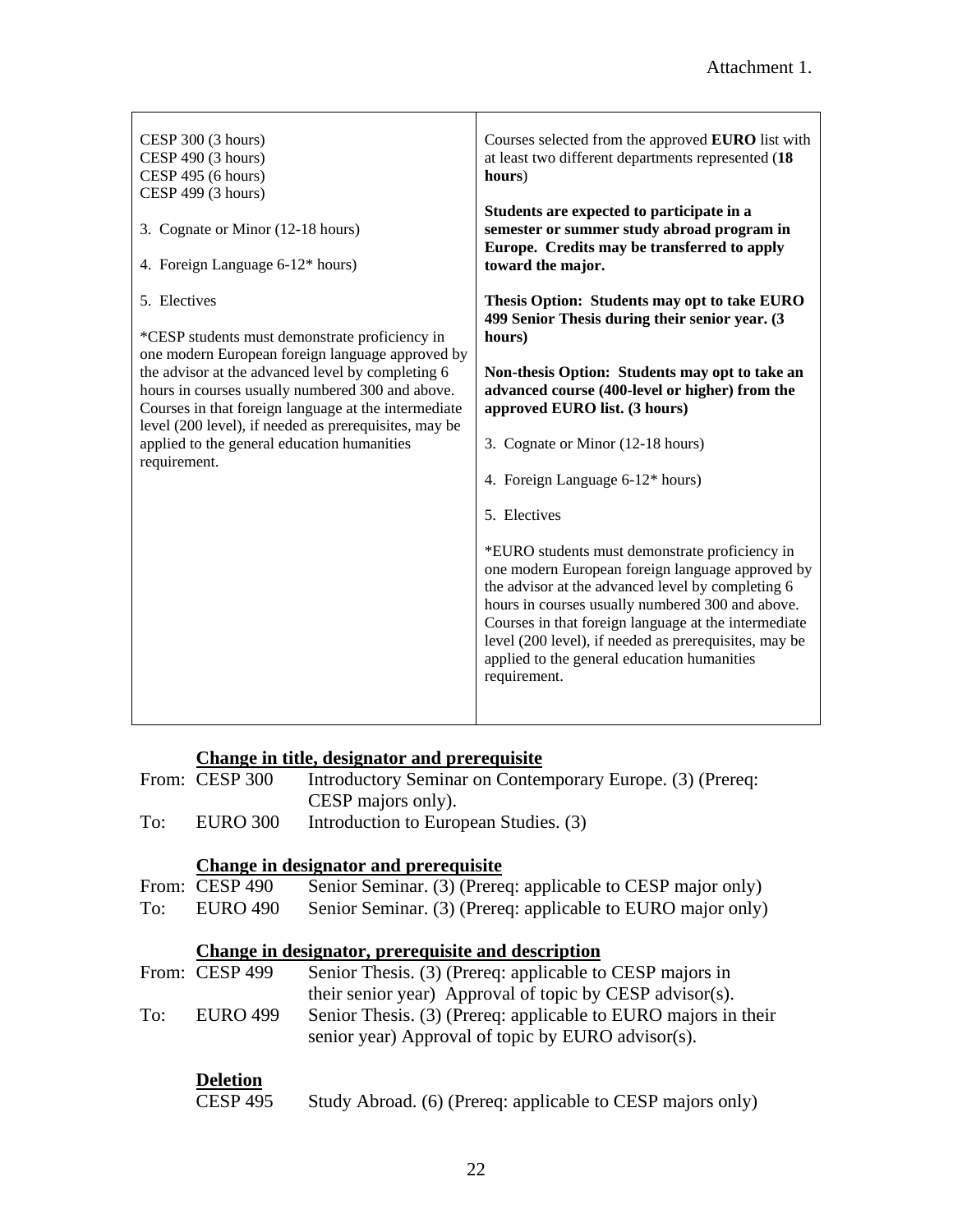## **B. Department of English Language and Literature**

#### **Change in number**

| To: | From: SPCH 511<br><b>SPCH 411</b> | Arguments in Cultural Studies. (3)<br>Arguments in Cultural Studies. (3) |
|-----|-----------------------------------|--------------------------------------------------------------------------|
| To: | From: SPCH 541<br><b>SPCH 441</b> | Speech Criticism. (3)<br>Speech Criticism. (3)                           |
| To: | From: SPCH 547<br><b>SPCH 447</b> | Persuasive Communication. (3)<br>Persuasive Communication. (3)           |
| To: | From: SPCH 563<br><b>SPCH 463</b> | Great Debates. (3)<br>Great Debates. (3)                                 |
| To: | From: SPCH 564<br>SPCH 464        | Speechwriting. (3)<br>Speechwriting. (3)                                 |

## **Deletions**

| <b>SPCH 242</b> | Parliamentary Procedure. (1)                                     |
|-----------------|------------------------------------------------------------------|
| <b>SPCH 512</b> | Rhetoric of Science and Technology. (3)                          |
| <b>SPCH 544</b> | $18^{th}$ - and $19^{th}$ - Century American Public Address. (3) |
| <b>SPCH 545</b> | $20th$ - and $21st$ -Century American Public Address. (3)        |
| <b>SPCH 549</b> | Rhetoric of Performance Texts. (3)                               |
| <b>SPCH 560</b> | Advanced Argumentation and Debate. (3)                           |
|                 |                                                                  |

### **C. Department of Religious Studies**

#### **New course**

- RELG 357 Introduction to Islam. (3) Interpretation of primary materials reflecting many dimensions of the Islamic religious tradition, such as the Qur'an, Hadith, legal and theological and mystical writings, art, rituals, and contemporary Muslim voices.
- RELG 358 The Qur'an. (3) Intensive study of the Qur'an, its major themes, and its literary forms, with attention to a range of classical and contemporary discourses about the Qur'an, both Islamic and Western.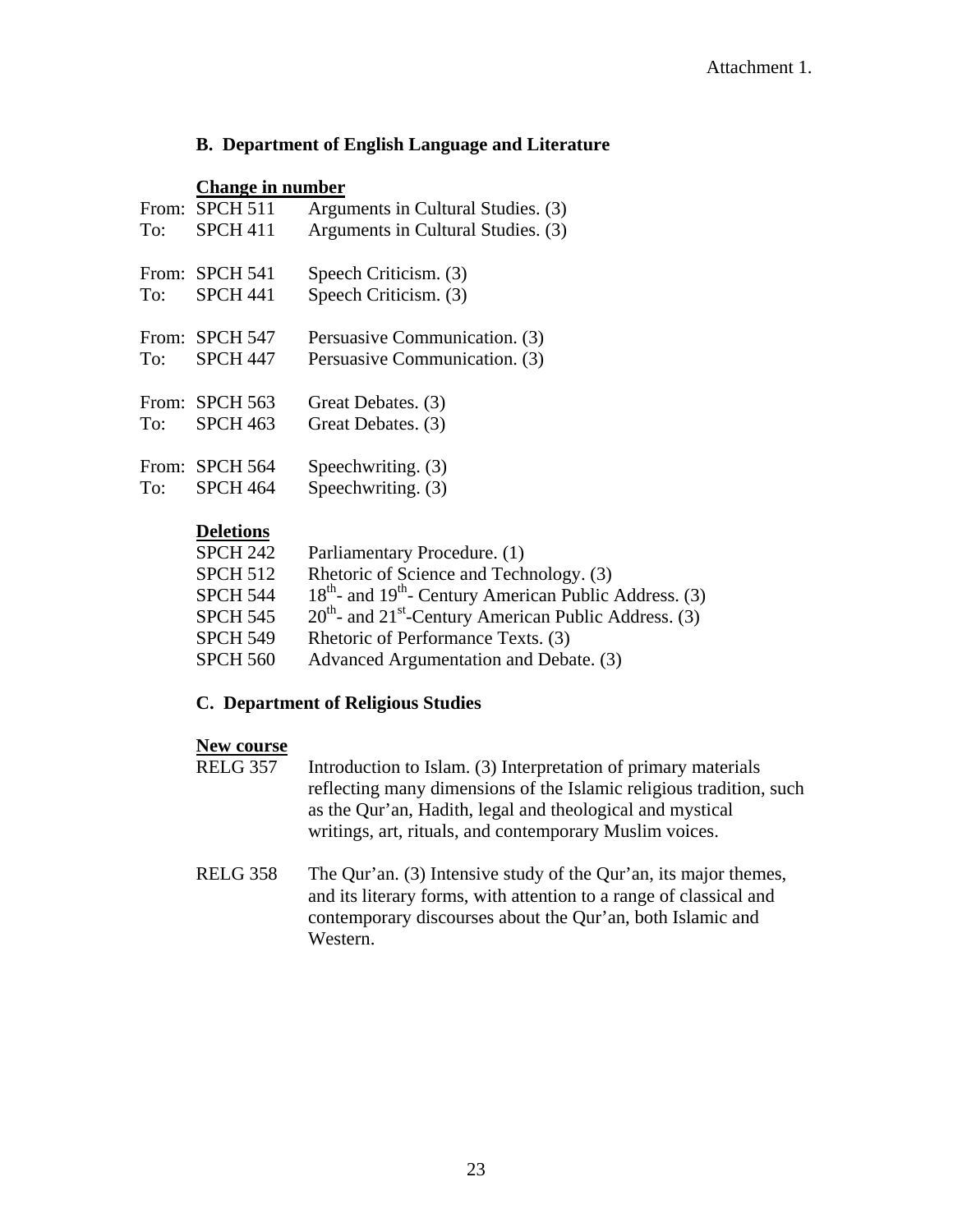## **3. COLLEGE OF MASS COMMUNICATIONS AND INFORMATION STUDIES**

## **A. School of Library and Information Science**

# **Change in designator**

| From: CLIS |                |                 |                 |                 |                 |
|------------|----------------|-----------------|-----------------|-----------------|-----------------|
|            | $To:$ SLIS 220 | SLIS 325        | <b>SLIS 501</b> | <b>SLIS 523</b> | <b>SLIS 525</b> |
|            | SLIS 527       | <b>SLIS 529</b> | <b>SLIS 530</b> | SLIS 600        |                 |

## **4. ARNOLD SCHOOL OF PUBLIC HEALTH**

## **A. Department of Health Promotion, Education and Behavior**

# **Change in curriculum/minor, printed in Undergraduate Bulletin 2003-2004, page 314**

| \urrent | <b>Proposed</b>                              |
|---------|----------------------------------------------|
|         |                                              |
|         | The Department of Health Promotion,          |
|         | Education and Behavior offers programs       |
|         | that lead to the degrees of Master of Public |
|         | Health, Master of Science in Public Health,  |
|         | Master of Science, Master of Arts in         |
|         | Teaching, Master of Social Work and          |
|         | Master of Public Health, Doctor of           |
|         | Philosophy, Doctor of Public Health, and a   |
|         | Certificate in School Health Education.      |
|         | Although no undergraduate degree is          |
|         | offered by the department, undergraduate     |
|         | students may complete a Minor in Health      |
|         | Promotion, Education and Behavior (18)       |
|         | hours). The following courses are available  |
|         | for undergraduate credit with permission of  |
|         | the faculty.                                 |

## **Change in title, number and description**

|     | From: HPEB 101 | Introduction to Health Education. (3) The historical and             |
|-----|----------------|----------------------------------------------------------------------|
|     |                | philosophical basis, current problems, career opportunities, and     |
|     |                | literature in the health education professions.                      |
| To: | HPEB 300       | Introduction to Health Promotion, Education and Behavior. (3) The    |
|     |                | historical and philosophical basis, current problems, career         |
|     |                | opportunities, and literature in the health promotion, education and |
|     |                | behavior change professions.                                         |